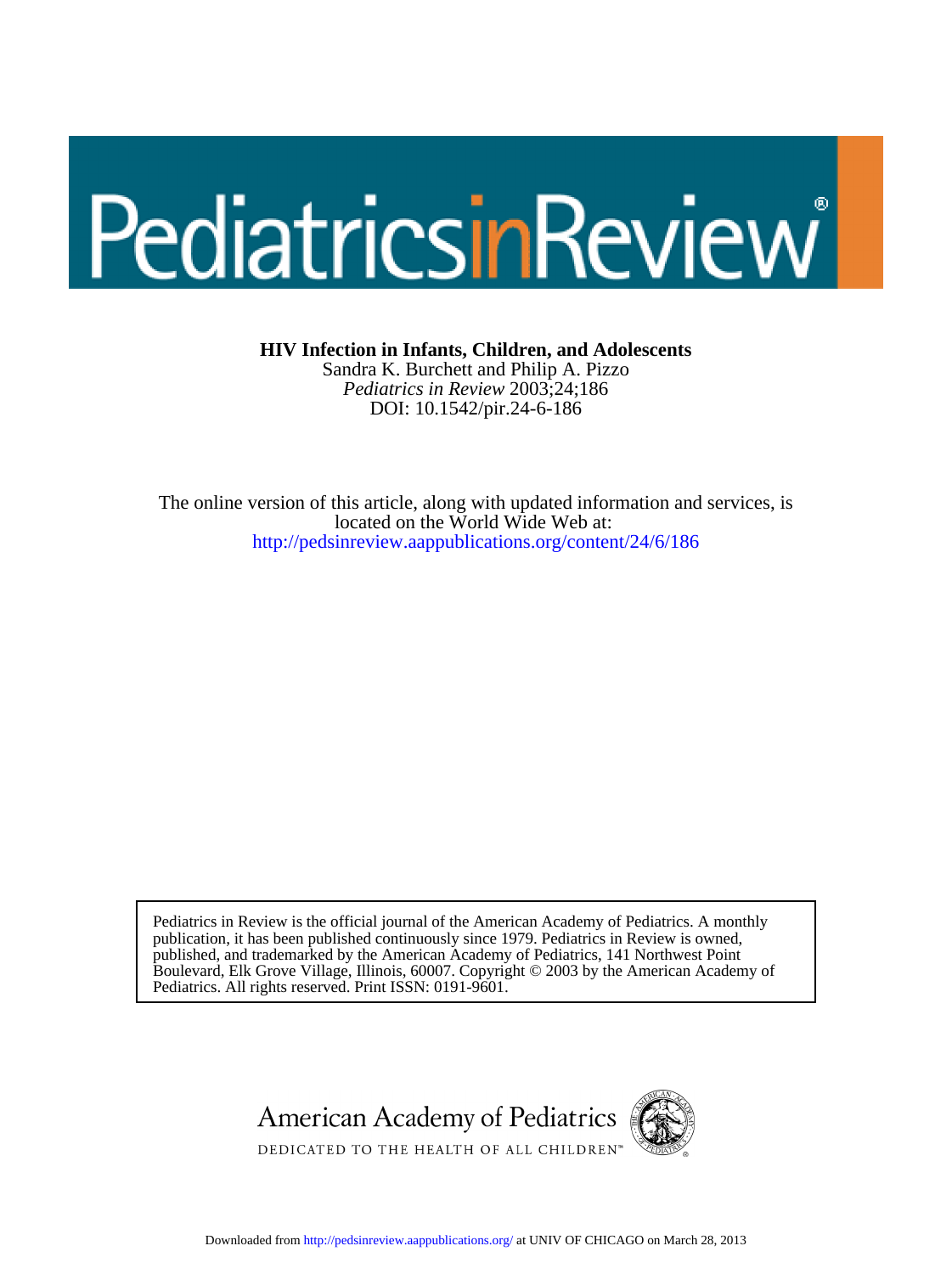## **Highthary in Infants, in**

Sandra K. Burchett, MD,

Sandra K. Burchett, MD, **Objectives** After completing this article, readers should be able to:<br>MS.\* Philip A. Pizzo<sup>+</sup>

- **1. Describe the changing epidemiology of perinatal human immunodeficiency virus (HIV) transmission and delineate effective interventions to reduce the rate of mother-tochild transmission.**
- **2. Compare the clinical manifestations of HIV infection by age of presentation.**
- **3. Describe the most appropriate diagnostic tests for HIV infection by patient age.**
- **4. Describe the principles of antiretroviral treatment and classes of drugs.**

#### **Introduction**

Pediatric HIV infection can present in neonates, children, or adolescents. The number of cases of acquired immunodeficiency syndrome (AIDS) among children in the United States is decreasing because of increased success in preventing perinatal transmission as well as the availability of effective treatments. Prompt diagnosis and adherence to effective treatments are critical to changing the face of HIV infection from a fatal disease to a chronic, manageable infection. Sadly, pediatric HIV/AIDS in the developing world is essentially unchecked, with almost 600,000 new infections in children younger than 15 years of age in 2002.

#### **Definitions**

HIV defines a chronic RNA virus infection in the host. When opportunistic or other unusual or persistent infections have occurred or when the CD4 lymphocyte count is less than 200 cells in persons older than age 12 years, a patient is defined as having AIDS. Opportunistic infections are caused by organisms in the environment that usually do not cause harm to persons who have intact immune systems, but can be the basis of serious or even fatal infection in those who have compromised immune systems.

HIV enzyme-linked immunosorbent assay (ELISA) is a test performed on serum to detect antibodies against HIV antigens. If the ELISA results are positive, a Western blot is performed to identify individual antibodies to HIV antigens. A patient may have a positive ELISA result, but a negative Western blot result: This patient does not have HIV infection. Anyone older than 18 months of age who has a positive HIV ELISA result that is confirmed by Western blot is infected with HIV. Infants born to HIV-infected mothers have positive ELISA and Western blot results due to the passive transfer of maternal antibody, but this does not confirm infection, and viral-specific testing must be performed.

HIV viral load is determined by polymerase chain reaction (PCR) quantitation on plasma of the number of HIV virions present. A test that documents more than 10,000 copies/mL is diagnostic of HIV infection. This test is used to follow the efficacy of therapy, and virions will become nondetectable in patients receiving optimal therapy. HIV DNA by PCR is a qualitative test on peripheral blood cells that detects HIV DNA in the host cell genome that has been reverse transcribed from the HIV RNA. A positive test result is diagnostic of HIV infection. This test result remains positive, even in optimally treated patients. HIV coculture is performed on peripheral blood mononuclear cells and uses donor cells to amplify infection in tissue culture. A positive culture is diagnostic of HIV infection.

<sup>\*</sup>Assistant Professor of Pediatrics, Harvard Medical School; Clinical Director, Infectious Disease Division, Children's Hospital, Boston, MA.

<sup>†</sup> Carl and Elizabeth Naumann Professor of Pediatrics and of Microbiology and Immunology; Dean, Stanford University School of Medicine, Stanford, CA.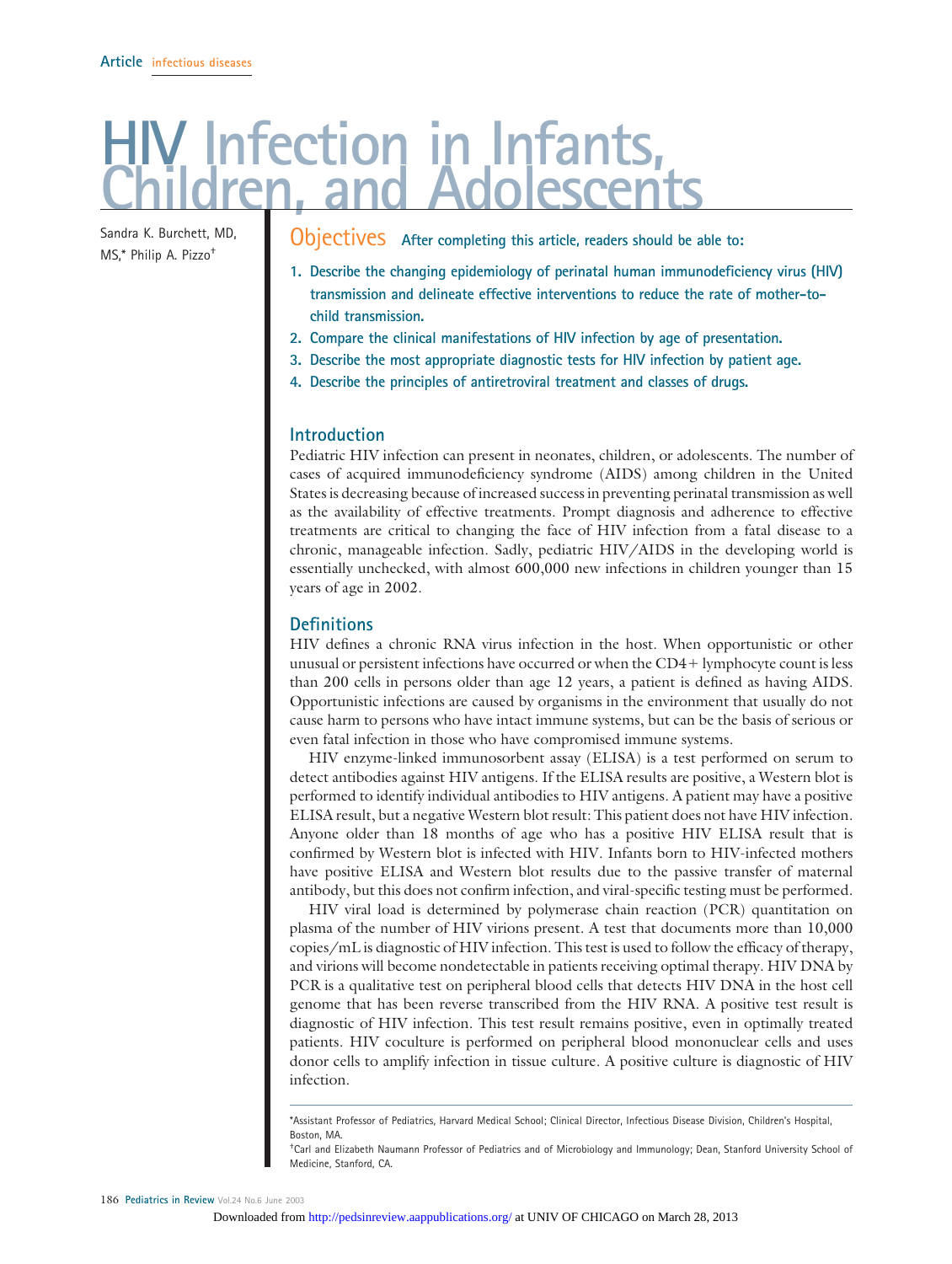## **Table 1. Centers for Disease Control and Prevention Immune Classification Based on CD4 Lymphocytes and Patient Age**

|                                                                                                                                              |                    | $<$ 12 mo  |                    | 1 to 5 $v$ |                    | 6 to 12 y  | $>12$ y            |
|----------------------------------------------------------------------------------------------------------------------------------------------|--------------------|------------|--------------------|------------|--------------------|------------|--------------------|
| <b>Immune Category</b>                                                                                                                       | No/mm <sup>3</sup> | (0/0)      | No/mm <sup>3</sup> | (0/0)      | No/mm <sup>3</sup> | (0/0)      | No/mm <sup>3</sup> |
| Category 1:<br>No suppression                                                                                                                | $\geq 1.500$       | (≥25%)     | $\geq 1.000$       | (≥25%)     | $\geq$ 500         | (≥25%)     | >350               |
| Category 2: Moderate 750 to 1,499 (15% to 24%) 500 to 999 (15% to 24%) 200 to 499 (15% to 24%) 200 to 350<br>suppression                     |                    |            |                    |            |                    |            |                    |
| Category 3:<br>Severe suppression                                                                                                            | < 750              | $($ < 15%) | < 500              | $(< 15\%)$ | < 200              | $($ < 15%) | < 200              |
| Modified from CDC. 1994 Revised classification system for human immunodeficiency virus infection. MMWR. 1994;43(No. RR-2):1-10. >12 y column |                    |            |                    |            |                    |            |                    |

added by authors from current guidelines.

The Centers for Disease Control and Prevention (CDC) immune classification defines the degree of risk for opportunistic infections by age and CD4 cell count and percentage (Table 1).

#### **Epidemiology**

In the United States, more than 90% of reported cases of AIDS in children are due to perinatal acquisition. The other 10% of children acquire HIV from prior blood product exposure, sexual abuse, or unknown sources. Although in the earlier years of the epidemic 40% or more of HIV-infected infants and children were born to women whose personal risk behaviors included injection drug use, heterosexual contact and undefined risks constitute the predominate risk categories in more recent years (Fig. 1).

Currently, all pregnant women should be offered counseling and testing for HIV infection during pregnancy. The transmission rate in infected, untreated (usually undiagnosed) pregnancies is approximately 25%. When HIV-infection is undiagnosed in pregnancies, an opportunity is missed to: 1) offer antiretroviral therapy for maternal health and to reduce perinatal transmission; 2) choose formula feeding to prevent additional exposure to HIV through human milk; 3) allow women to make informed reproductive choices in the future; 4) identify HIV-infected siblings who would benefit from early HIV care; and 5) inform sexual partners of their potential status and to seek treatment if infected.

The rate of perinatal transmission of HIV is less than 2% when antenatal, intrapartum, and infant prophylactic antiretroviral therapies include reverse transcriptase inhibitors such as zidovudine (AZT). Approximately 30% to 50% of infected infants acquire infection in utero; thus, most infected infants (particularly those born to untreated women) acquire infection intrapartum (35%) or

through breastfeeding (at least 15%). Women whose onset of HIV infection occurs while pregnant may be at higher risk for in utero transmission than those who were HIV-seropositive before pregnancy. Reduction of maternal HIV viral load to a nondetectable level is the key to preventing vertical transmission of HIV. Studies have shown that cesarean section can be helpful in preventing peripartum transmission. Because HIV can be transmitted in human milk, women should choose formula feeding. Every infant in the United States born with HIV infection represents a failure of the health care system to provide access to testing, counseling, and antiretroviral therapy to seropositive pregnant women.

However, even if pediatric HIV were prevented completely in the United States, the epidemic would continue to rage in the world. Indeed, 2,000 children were infected with HIV daily in the year 2002 in developing countries. The cost of antiretroviral regimens such as AZT with or without lamivudine or nevirapine to prevent transmission varies, but even when provided free of charge, they are not always readily available to pregnant women because of a lack of coordinated health care systems. Frequently, antiretroviral therapy is not available for parents. Orphaned children, even when HIVfree, often have short lives. It is unlikely that the world epidemic of HIV will end before the development of effective preventive vaccines and before millions have died.

In America, adolescents have one of the fastest growing rates of HIV infection. Injection of drugs and unprotected sexual intercourse are common risk behaviors. Youth at highest risk often are homeless, disenfranchised, and living in poverty, although sexually active (or sexually abused) adolescents everywhere are at risk unless barrier protection is used. The incubation period from time of contact to presentation with symptoms ranges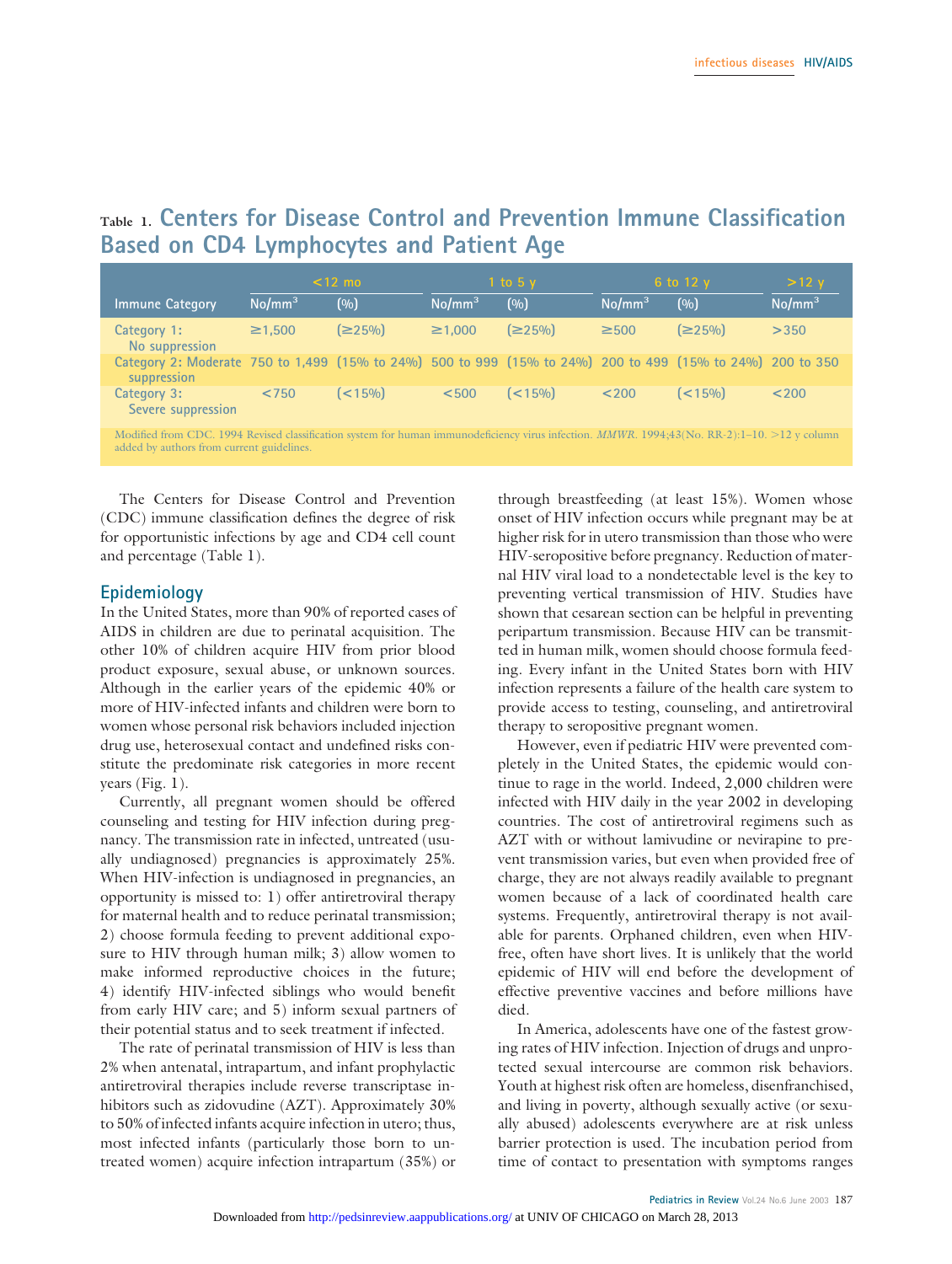

**Figure 1. Mother's exposure category by year of diagnosis for perinatally acquired AIDS, 1982 to 1999, United States. Exposure category data are adjusted for reporting delays and estimated proportion of redistribution of cases reported without a risk.**

from 1 to 2 weeks to months or years. HIV is present in genital secretions, and the HIV viral load in semen has been correlated with the risk of horizontal transmission. The highest risk for horizontal transmission probably is in persons who have new-onset infection (often undiagnosed) and those who are not receiving antiretroviral therapy. High viral loads occur in both circumstances. Clinicians caring for this age group should maintain a heightened awareness of HIV as a possibility in youth presenting with a mononucleosislike illness or with persistent systemic adenopathy. Antibody testing results by standard ELISA and Western blot may not be positive for up to 6 months after infection. Diagnosis can be made by HIV RNA PCR in these patients, which allows patients the very early treatment that some studies have shown offers the best opportunity to maintain a normal immune system. Therefore, heightened awareness of this symptom complex, appropriate and rapid testing, and institution of treatment are vital to the health of the patient and to public health. Clinicians also must consider HIV as a possible diagnosis in children who have been sexually abused and present with similar symptoms. For these children as well as for adolescents, HIV RNA PCR and ELISA and Western blot antibody testing should be ordered.

#### **Pathogenesis**

HIV infects the immune system. Infants who have acquired the infection in utero, intrapartum, or through breastfeeding have immature immune systems. The HIV virus infects CD4+ lymphocytes that are central to the immune response to most pathogens. When the virus

infects a cell, it becomes latent within the host cell genome until activated by antigens or pathogens. When activated, the viral genome replicates, and viral proteins are produced. The cell ruptures and dies as the virions are extruded through the cell membrane. These viruses then infect cells (eg, lymphocytes, monocytes, macrophages) with CD4 receptors and chemokine coreceptors, allowing the process to begin again. Measurement of cell-free virus in the plasma (HIV RNA viral load) reflects the total body burden of virus. Infected cells always are positive for HIV viral genome (the HIV DNA), even when viral load is well controlled. The thymus is most ac-

tive early in life and is the organ where CD4 cells mature. When viral load is controlled, the CD4 lymphocyte populations can be repleted with both memory and naïve cells from the thymic reservoir.

HIV-infected children may present with more serious manifestations or recurrence or persistence of common childhood illnesses. Infection may lead to a dysfunctional response to the pathogen. For example, CD4 lymphocytes help B cells to differentiate and produce antibodies to certain pathogens, and 95% of HIV-infected children have very high immunoglobulin levels, suggesting the presence of a chronic stimulus. In part, these antibodies are against HIV, but they also may be produced in response to other pathogens, although they presumably are dysfunctional in preventing or attenuating repeated infections. Opportunistic infections in children and adolescents can occur when the CD4 lymphocyte number is low, especially if it is less than 200 CD4+ cells. The actual CD4 number at which a patient is at risk is age-dependent (Table 1).

Additionally, HIV may lead to bone marrow suppression that is characterized by a modest degree of anemia and neutropenia. Thrombocytopenia also may be due to marrow suppression or to immune destruction due to antigen-antibody complexes.

#### **Clinical Aspects**

Fewer infants and children have been diagnosed with HIV infection in the past 5 years in the United States, but pediatricians should remain aware of clinical signs and symptoms suggestive of HIV infection and know how best to make the diagnosis. Optimal management of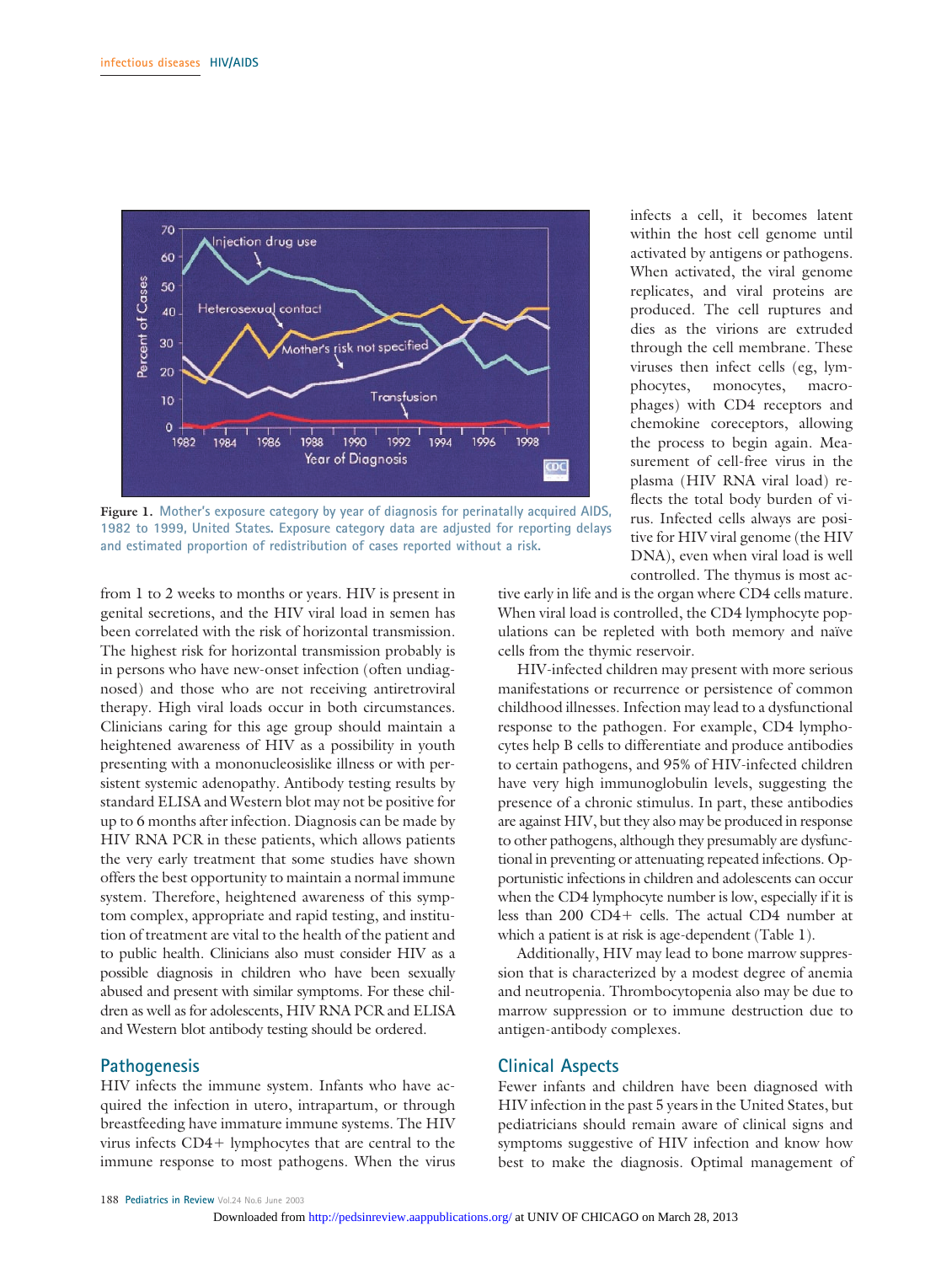HIV-infected patients requires collaboration among the primary care pediatrician and pediatric HIV and multidisciplinary specialists.

Pertinent points in the medical history of a child who has HIV infection include: recurrent bacterial infections such as otitis media, sinusitis, bacteremia, and pneumonia; failure to thrive; loss of developmental milestones; and persistent or unusual infections such as thrush or varicella zoster.

#### **Infants Ages 1 to 2 Years**

Infants can present in the first few months of life, and older children present in later years as immunity wanes. Among infants 1 to 2 years of age, the primary signs and symptoms are: *Pneumocystis carinii* pneumonia (PCP), lymphoid interstitial pneumonitis (LIP), recurrent bacterial infections (especially *Streptococcus pneumoniae*), failure to thrive, HIV encephalopathy, and refractory thrush or candidal diaper rash.



A 6-month-old infant presents to the emergency department with a 3-day history of low-grade fever, rapid respiratory rate, and decreased oral intake. Physical examination reveals an ill-appearing child in moderate respiratory distress. The child's length is at the 50th percentile, weight is at the 5th percentile, and head circumference is at the 50th percentile. The heart rate is 160 to 180 beats/min, respiratory rate is 60 to 80 breaths/min, and blood pressure is 85/55 mm Hg. Pertinent findings on physical examination include: lungs clear to auscultation with breath sounds present throughout and no wheezing, but with intercostal retractions; no murmur; liver palpable 3 cm below left costal margin; spleen firm and palpable to the iliac crest; and bilateral anterior and posterior cervical and axillary adenopathy. Oxygen saturation by probe is 90% on room air. Chest radiography reveals hyperinflation with diffuse interstitial perihilar infiltrates. Laboratory results include: white blood cell count,  $12.8 \times 10^3/\text{mc}L$  ( $12.8 \times 10^9/L$ ),

with 28% neutrophils, 14% lymphocytes, 22% atypical lymphocytes, 9% monocytes, 3% eosinophils, and 24% other; hemoglobin, 7.7 g/dL (77 g/L); hematocrit, 24.1%  $(0.241)$ ; platelet count,  $184\times10^3/mcL$  $(184\times10^9/L)$ ; mean corpuscular volume, 70 fL; and RDW, 17.3. The cerebrospinal fluid protein level, glucose concentration, and cell count are normal. Based on these findings, the differential diagnosis focused on oncologic disease, and bone marrow aspiration was planned. However, the patient's respiratory status worsened, although he was receiving ceftriaxone, and bronchoalveolar lavage revealed *Pneumocystis carinii*. The infant improved after receiving trimethoprim/ sulfamethoxazole and methylprednisolone, and he tested positive for HIV antibody and DNA and RNA by PCR.

This case is illustrative of a presentation with PCP and splenomegaly. Respiratory distress associated with hypoxia (but without auscultatory findings) that does not

> improve after administration of appropriate antibiotics should lead the pediatrician to consider PCP. When PCP is suspected, bronchoalveolar lavage or lung tissue biopsy should be performed to confirm the diagnosis. Although there does not appear to be a direct correlation between the number of  $CD4+$  lymphocytes and acquisition of PCP as an opportunistic infection in the first postnatal year, infants who have immune abnormalities, including HIV and leukemia or severe combined im-

munodeficiency disease, can present with PCP. In essentially all of the immunocompromised states in which PCP can develop, rapid diagnosis and initiation of appropriate therapy for the underlying disease process can optimize the prognosis. Testing should include HIV antibody and DNA and RNA by PCR if the antibody is positive. PCP is treated best with steroids and trimethoprim/ sulfamethoxazole or with dapsone or intravenous pentamidine. One study showed the equivalence of clindamycin and primaquine to trimethoprim/sulfamethoxazole.

Although PCP is one of the possible diagnoses in an immunocompromised patient who has respiratory distress and radiographic evidence of diffuse interstitial pulmonary infiltrates, the differential diagnosis also includes *Mycoplasma*, *Legionella*, chlamydial, pneumococcal, respiratory syncytial virus, parainfluenza, and adenoviral infections. These can be diagnosed with rapid viral antigen detection tests, urinary antigens, bronchoalveolar lavage, or lung biopsy.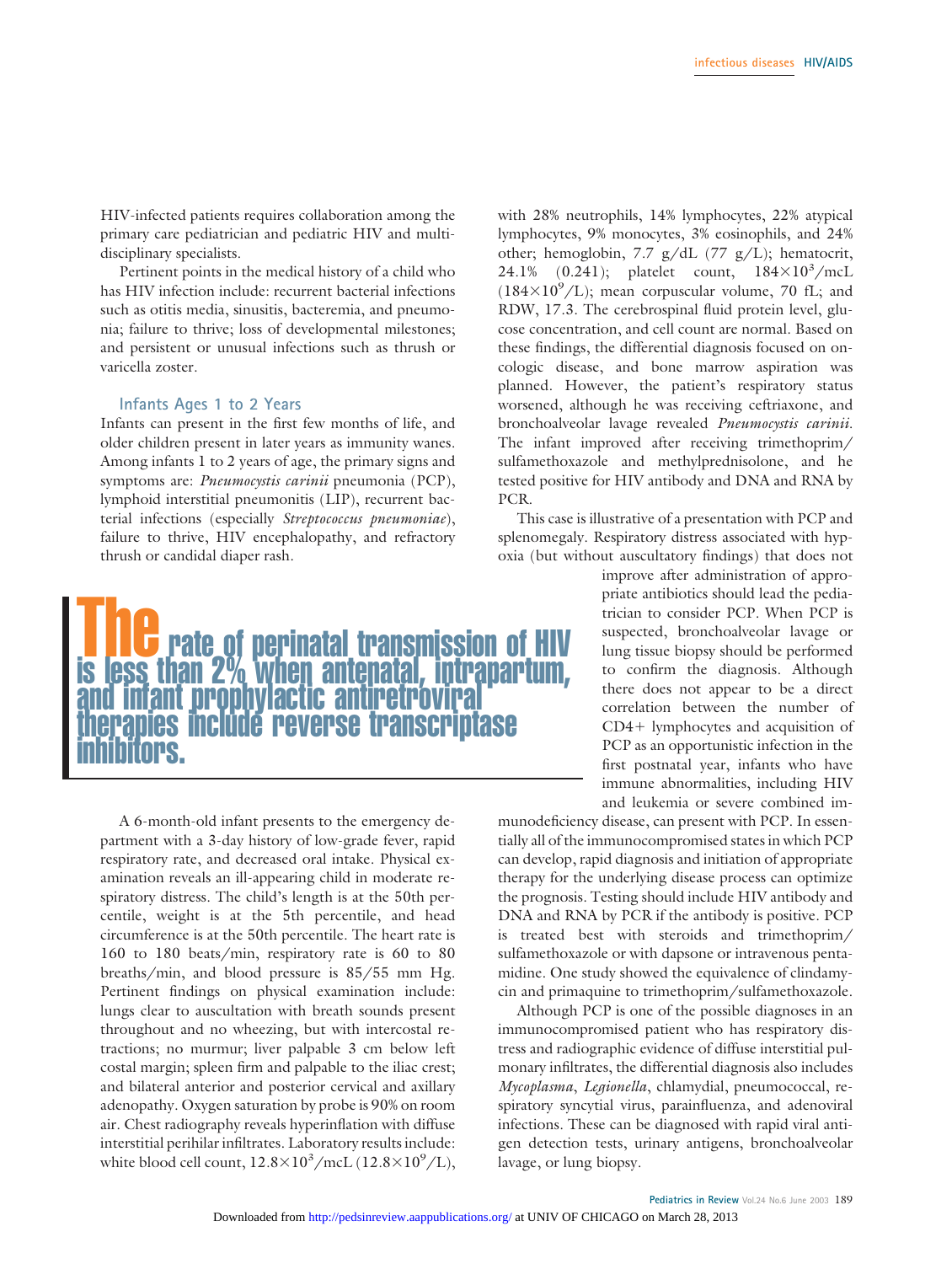## **Table 2. AIDS-defining Conditions Most Commonly Reported through 2000 to the CDC for Children <13 y, United States\***

| Condition                         | <b>Number</b> | $\%$ of<br>Cases |
|-----------------------------------|---------------|------------------|
| Pneumocystis carinii pneumonia    | 2.959         | 33               |
| Lymphoid interstitial pneumonitis | 2.100         | 24               |
| Recurrent bacterial infections    | 1.836         | 21               |
| HIV wasting syndrome              | 1.641         | 18               |
| <b>HIV</b> encephalopathy         | 1.495         | 17               |
| Candida esophagitis               | 1.414         | 16               |
| Cytomegalovirus disease           | 902           | 10               |
| Mycobacterium avium infection     | 732           | 8                |
| Severe herpes simplex virus       | 445           | 5                |
| Cryptosporidiosis                 | 432           | 5                |
| <b>Pulmonary candidiasis</b>      | 335           | 4                |
| $N = 8.908$                       |               |                  |

LIP also is in the differential diagnosis. This clinical syndrome can develop when an HIV-infected child acquires primary Epstein-Barr virus (EBV) infection. At the lung tissue level, this results in recruitment of CD8 (cytotoxic) T cells, with cytokine secretion and resultant tissue damage. Steroids and oxygen form the basis of therapy. The chest radiograph may show a "honeycomb" pattern for months or years. Usually children who present with LIP have a far better prognosis than those who present with PCP.

PCP has been the leading AIDS-defining illness in children reported to the CDC since the syndrome initially was recognized (Table 2) (Fig. 2). PCP is uncom-

mon in the first 2 months after birth, but peaks in incidence at 5 months, with significant reported numbers in the first postnatal year. All too often, infants who present with PCP are the first indication that at least the mother is HIVinfected. Fathers may be infected from horizontal transmission and other children from vertical transmission. Consequently, when PCP is suspected or confirmed, the HIV medical team, which usually includes physicians trained in infectious disease or immunology, nurses, and social workers, can help with disclosure of diagnoses, provision of care, contact information and referrals, and mental health services.

Infants also may present with signs of an ongoing systemic HIV infection. For example, a child may manifest with petechiae, marked splenomegaly, diffuse adenopathy, and a platelet count less than  $10\times10^{3}/\text{mcL}$  $(10\times10^{9}/L)$ , yet otherwise appear well. An infected child may present below the appropriate weight growth percentiles for age. Linear growth also may be impaired, but this may not be apparent until the child is older. Some infants have a rapidly progressive course characterized by neurologic manifestations that include motor abnormalities or the development of acute encephalopathy with loss of developmental milestones. Most children who have long-standing HIV infection develop mild-tomoderate cortical atrophy and some aspect of a learning disability, such as attention deficit disorder.

#### **Children Ages 2 to 6 Years**

The primary signs and symptoms of HIV infection in this age group are: multiple episodes of otitis media and sinusitis, recurrent bacterial infections (*S pneumoniae*), LIP, and HIV encephalopathy.

The 2- to 6-year-old child who has HIV infection might present with eczema or have multiple episodes of otitis media, sinusitis, or both, accompanied by adenopathy. Persistent or recurrent adenopathy in an otherwise seemingly well child should alert the pediatrician to the possibility of systemic viral infections such as cytomegalovirus, EBV, or if adenopathy persists for months, HIV. For example, we cared for a 9-year-old child who was found to be HIV-infected after a 2-year evaluation for recurrent sinusitis revealed elevated immunoglobulin levels.



**Figure 2. AIDS-defining conditions by age at diagnosis for perinatally acquired AIDS cases reported through 2000, United States.**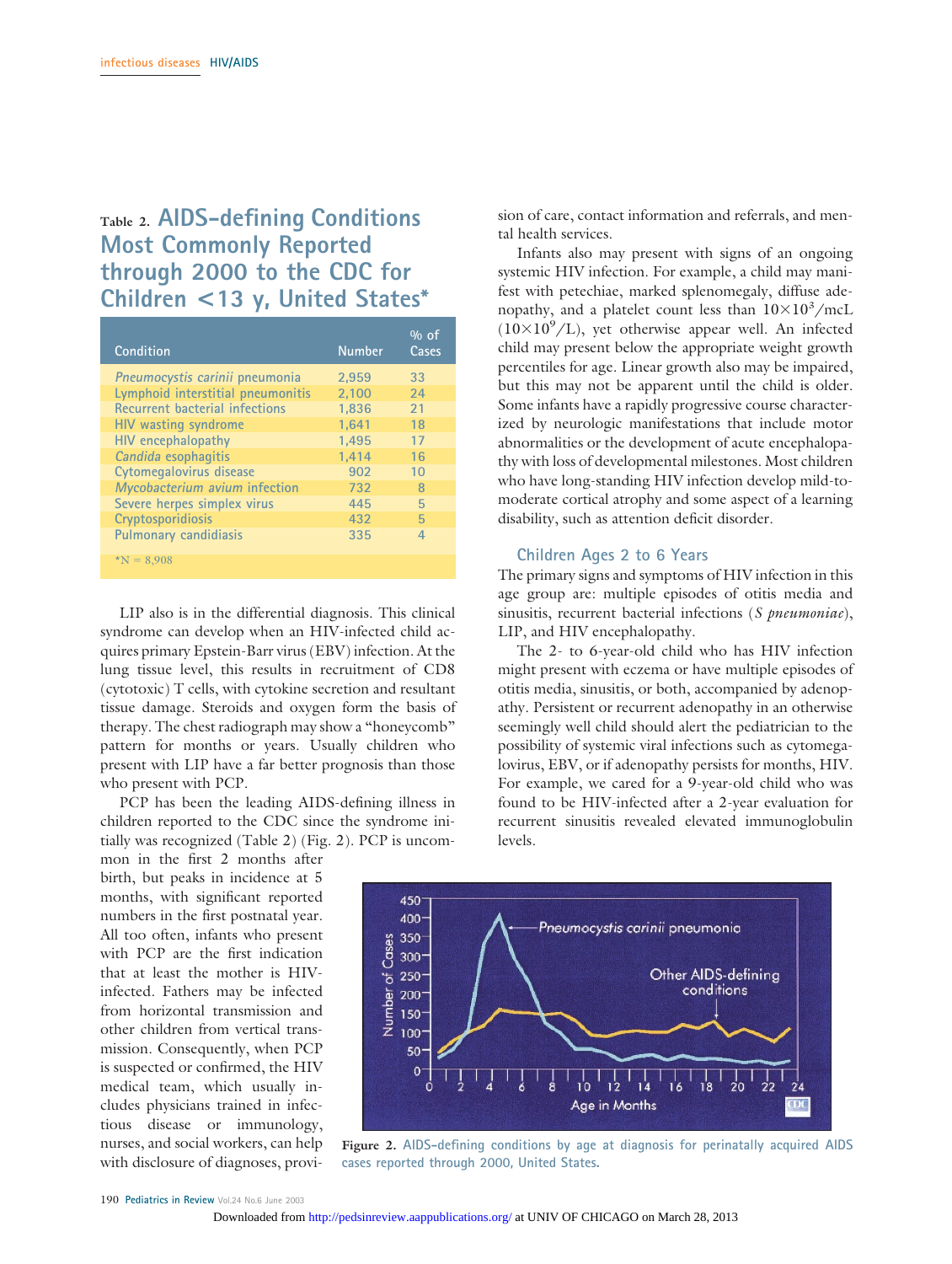Prior to the standard practice of offering conjugate pneumococcal vaccines in infancy, invasive disease (bacteremia, pneumonia, meningitis) with *S pneumoniae* was more common in the HIV-infected population than in those not infected. A 2-year-old previously healthy, fully immunized boy presented to us with periorbital cellulitis and no history of trauma. We reasoned that *S pneu-*



*moniae* was the likely pathogen. When the mother described an episode of *S pneumoniae* meningitis that occurred when the child was 4 months of age, the boy was tested and found to be HIV-infected. Time will tell whether pneumococcal immunization can prevent disease in HIV-infected children.

#### **Children and Adolescents Ages 6 to 21 Years**

The primary signs and symptoms of HIV infection in this age group are: *Candida* pneumonia, esophagitis, or vaginitis; varicella zoster; cytomegalovirus retinitis; HIV wasting; *Mycobacterium avium-intracellulare*; cryptosporidiosis; severe herpes simplex recurrences; and parotitis.

Older children can present with more of the typical opportunistic infections due to low CD4 lymphocyte numbers. For example, a 12-year-old girl presented with appendicitis, but the surgeon noted that she also had oral thrush. Her HIV ELISA and Western blot test results were positive, and the  $CD4+$  count was fewer than  $100$ cells. Interestingly, the past medical history included an episode of varicella zoster the prior year. A 10-year-old boy who presented with varicella zoster and systemic adenopathy had a CD4+ lymphocyte count of 90 cells. A 13-year-old boy presented with syncope on the football field due to anemia and thrombocytopenia and was found to have a CD4+ lymphocyte count of 80 cells. In contrast, certain infections in adults who have HIV, such as *Bartonella* with resultant bacillary angiomatosis, are seen infrequently in children who have HIV infection. These case vignettes are presented not only as examples of presentations with HIV or AIDS, but also to demonstrate that each of these children had been healthy before his or her diagnosis. Infected children may be identified when a mother presents symptomatically or accesses testing during pregnancy.

Among adolescents, a primary infection syndrome in the first 2 to 6 weeks after HIV infection is seen in 30% to 70% of patients. This can include sore throat, fever,

> myalgias, adenopathy, macular or maculopapular rash, and fatigue very reminiscent of primary EBV infection. Physicians should consider HIV testing of sexually active youth who present with an EBVlike syndrome, but are EBVnegative, especially if there are concomitant sexually transmitted diseases or high-risk behaviors, such as homelessness or illicit drug use. A rapid diagnosis is important because some of the most exciting research to date stems from ag-

gressively treating such persons with antiretroviral therapy as soon as the diagnosis of HIV is established to keep the immune system intact and competent.

#### **Laboratory Tests**

Infected patients may have mild anemia, thrombocytopenia, or neutropenia. The differential count on the complete blood count often reveals atypical lymphocytes. Early in infection, lymphocytes generally predominate. Hepatic parenchymal enzymes (alanine aminotransferase, aspartate aminotransferase) may be elevated at baseline. These levels also may become elevated when antiretroviral therapy is initiated. Immunoglobulin (Ig) levels may be high (eg, IgG of 3,000 to 4,500 mg/dL [30 to 45  $g/L$ ]).

The  $CD8+$  (cytotoxic) lymphocytes are proportionately higher than the  $CD4+$  (helper) lymphocytes, resulting in a CD4/CD8 ratio of less than 1. Therefore, both arms of the immune system (cellular and humoral) are abnormal, much as in children who have severe combined immunodeficiency, making them susceptible to similar opportunistic pathogens.

Infants born to women who are known to be infected have positive antibody test results (ELISA or Western blot) for HIV that reflect passive transplacental transfer of IgG to HIV across the placenta for as long as 18 months after birth. Therefore, young infants who were born to HIV-seropositive women must be tested by virus-specific diagnostic tests (HIV culture, DNA PCR, RNA PCR, or sometimes HIV p24 antigen). All others should be tested by ELISA and Western blot.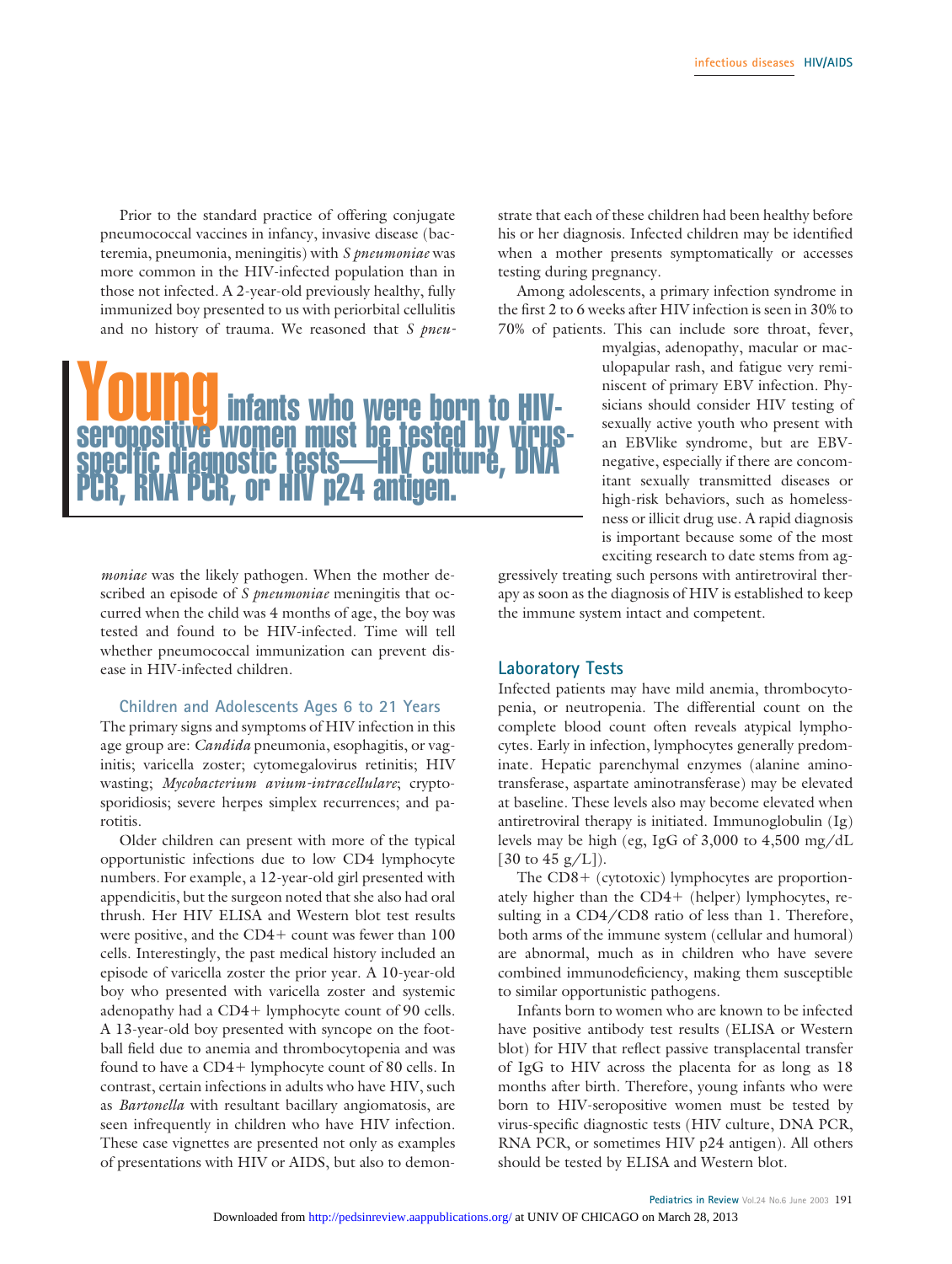#### **Management**

A living document at the Web site www.aidsinfo.nih. gov/guidelines is updated as new findings or new agents are made available for children and adolescents who have HIV. Authors for this site are investigators at many HIV/AIDS treatment centers, and discussions related to a variety of clinical scenarios are included.

#### **Antiretroviral Agents**

The mainstays of therapy include a combination of drugs from one to three categories based on their site of action against HIV replication. Reverse transcriptase inhibitors target an enzyme that converts HIV RNA to DNA for transcription by the host cell genome. Reverse transcriptase can be blocked by nucleoside analogue agents such as AZT, didanosine (ddI), stavudine (d4T), lamivudine (3TC), zalcitabine (ddC), abacavir (ABV), and tenofovir. Nonnucleoside analogue reverse transcriptase inhibitors (NNRTIs), including nevirapine, efavirenz, or delavirdine, can block a second active site on the reverse transcriptase enzyme. A separate site of action is blocking of the protease enzyme that is important in processing key HIV proteins. HIV protease inhibitors include nelfinavir, ritonavir, indinavir, saquinavir, amprenavir, and lopinavir.

#### **Immune-based Therapy**

There are several adjunctive options to antiretroviral therapy. HIV vaccines can boost immunity to HIV. Intravenous immune globulin can provide functional humoral immunity, especially if the patient has repeated episodes of otitis media, sinusitis, or invasive bacterial infections such as with pneumococcus. Cytokines can enhance the cellular immune system (interleukin-2 and gamma-interferon).

#### **Initial Antiretroviral Therapy**

Data suggest that from birth to 12 months of age, infants have the best outcome if antiretroviral therapy is begun as soon as an infection has been diagnosed. When an older child or adolescent is identified after more than 1 year of HIV infection, the timing for initiating antiretroviral therapy is based on HIV viral load, CD4+ lymphocyte count, and clinical status. Effective initial combinations have included two nucleoside analogue reverse transcriptase inhibitors (NRTIs) plus a protease inhibitor or an NNRTI. For persons who have higher viral loads (usually accompanied by lower CD4 lymphocyte counts), a second protease inhibitor may be chosen. The NRTIs and NNRTIs are formulated in palatable liquid preparations. The protease inhibitors are highly protein

bound, are difficult to solubilize stably, and often are unpalatable. HIV care teams recommend maximization of social support during initiation or change of antiretroviral therapy because the goal of successful therapy is to bring the HIV viral load to nondetectable levels as quickly as possible and to maintain suppression durably. Intermittent adherence leads to viral replication and drug resistance. Generally, antiretroviral therapy is recommended for all children and adolescents unless they are completely asymptomatic and have no immune suppression.

#### **Changing Antiretroviral Therapy**

When to change therapy and which regimens to choose is a complex decision. An important principle is to change all drugs from the current regimen to gain maximal benefit and prevent development of resistance. Patients who have advanced disease may be offered four to eight different medications to control the viral load. Change also may be required if the patient experiences significant adverse effects to an agent(s).

#### **Prophylactic Therapy**

Prevention of opportunistic infections is a mainstay of the management of HIV-infected patients. Generally, when  $CD4+$  cell counts have fallen to the CDC Category 3 (see definitions), the patient will need to begin therapy to prevent PCP, invasive cytomegalovirus infection (eg, retinitis), and *Mycobacterium aviumintracellulare*. Prophylaxis against cryotococcal infection is controversial but should be discussed. Table 3 outlines the usual agents and  $CD4+$  cell ranges for prophylactic therapy.

#### **Immunizations**

Standard childhood immunizations are recommended for children who have HIV infection, including influenza vaccine if  $CD4+$  cell counts are not profoundly low. Varicella vaccine has been shown to be safe and immunogenic in HIV-infected children who have normal  $CD4+$  cell counts. Studies are ongoing to determine the safety and immunogenicity of this vaccine in children who have  $CD4+$  cell counts in the moderate range. Live viral vaccines never should be administered to children who have the lowest  $CD4+$  cell counts.

#### **Other Health Management**

Pediatric HIV infection is a family-centered chronic illness, often with an overlay of societal stigmatization. Remaining physically and mentally healthy is difficult. Perhaps the single greatest problem is disclosure of the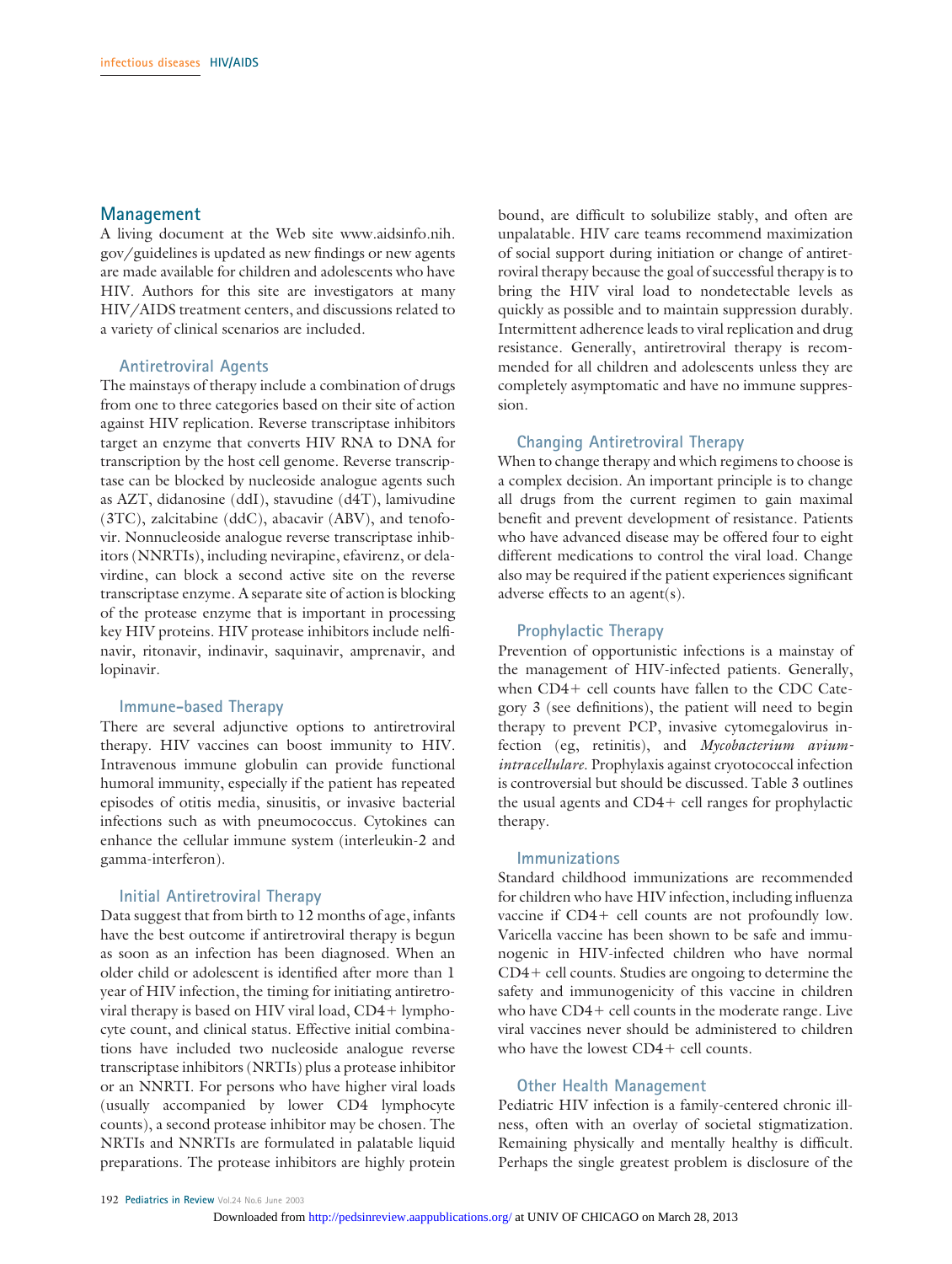## **Table 3. Opportunistic Pathogen-directed Prophylaxis**

| Pathogen     | Patient Category/Condition                | Therapy                                                                                                                           |
|--------------|-------------------------------------------|-----------------------------------------------------------------------------------------------------------------------------------|
| <b>PCP</b>   | <12 mo of age or CDC immune<br>category 3 | TMP/SMX, dapsone                                                                                                                  |
| <b>CMV</b>   | CDC immune category 3 and<br>$CMV +$      | Ganciclovir, valganciclovir                                                                                                       |
| <b>MAI</b>   | Lower range of CDC immune<br>category 3   | Clarithromycin, azithromycin                                                                                                      |
| Candida      | Thrush, vaginitis                         | <b>Fluconazole</b>                                                                                                                |
| <b>HSV</b>   | CDC immune category 3 and<br>$HSV +$      | Valacyclovir, famciclovir, acyclovir                                                                                              |
| Cryptococcus | Lower range of CDC immune<br>category 3   | <b>Fluconazole</b>                                                                                                                |
|              |                                           | $DCD = P_{MOMMOS}$ control coming programoria: $C\text{MV} = \text{cutome}$ $M\Delta I = M_{MOS}$ to the computer anisomic system |

PCP *Pneumocystis carinii* pneumonia; CMV cytomegalovirus; MAI *Mycobacterium avium-intracellulare*; HSV = herpes simplex virus; CDC = Centers for Disease Control and Prevention; TMP/SMX = trimethoprim/sulfamethoxazole

agents, many fewer HIVinfected children progress to AIDS-defining illnesses, which reflects the ability to maintain adequate CD4+ cell number and function with newer regimens. Many, but not all, children who had advanced disease increased their CD4+ cell counts and avoided additional opportunistic infections. All patients who have lower CD4 cell counts require prophylaxis against opportunistic infections in addition to antiretroviral therapy, necessitating a very large daily pill burden. Adherence to effective therapeutic regimens

diagnosis to the child, other family members, friends, schools, or workplaces. Although laws prevent discrimination in terms of losing health care coverage, housing, jobs, and school placements, these issues remain. Providing children with the age-based appropriate level of knowledge about their diagnosis is individualized and an ongoing process undertaken by parents, family, and caregivers. A mental health screening tool we have used found that nearly every patient has some component of depression. We have found it critical to address the mental health care needs in addition to the other medical needs to ensure successful adherence to antiretroviral regimens.

#### **Prognosis**

Perinatally infected children and youth in our clinic range from 1 month of age to late teens. Data from our clinic as well as information reported on children in the Pediatric AIDS Clinical Trials group across the country have documented that in the last 5 years, since the advent of newer has become the leading barrier to a shift from an inevitable progression to death to living with and managing HIV as a chronic disease for most affected children.

#### **Suggested Reading**

- Gortmaker SL, Hughes M, Cervia J, et al. Effect of combination therapy including protease inhibitors on mortality among children and adolescents infected with HIV-1. *N Engl J Med.* 2001;345:1522–1528
- Pizzo PA, Wilfert CM, eds. *Pediatric AIDS: The Challenge of HIV Infection in Infants, Children and Adolescents*. Philadelphia, Pa: Lippincott Williams & Wilkins; 1998
- Web Site: www.aidsinfo.nih.gov/guidelines includes:
- Public Health Service Task Force Recommendations for Use of Antiretroviral Drugs in Pregnant HIV-1-Infected Women for Maternal Health and Interventions to Reduce Perinatal HIV-1 Transmission in the United States, August 30, 2002
- 2001 USPHS/IDSA Guidelines for the Prevention of Opportunistic Infections in Persons Infected with HIV, November 28, 2001
- Guidelines for the Use of Antiretroviral Agents in Pediatric HIV Infection, December 14, 2001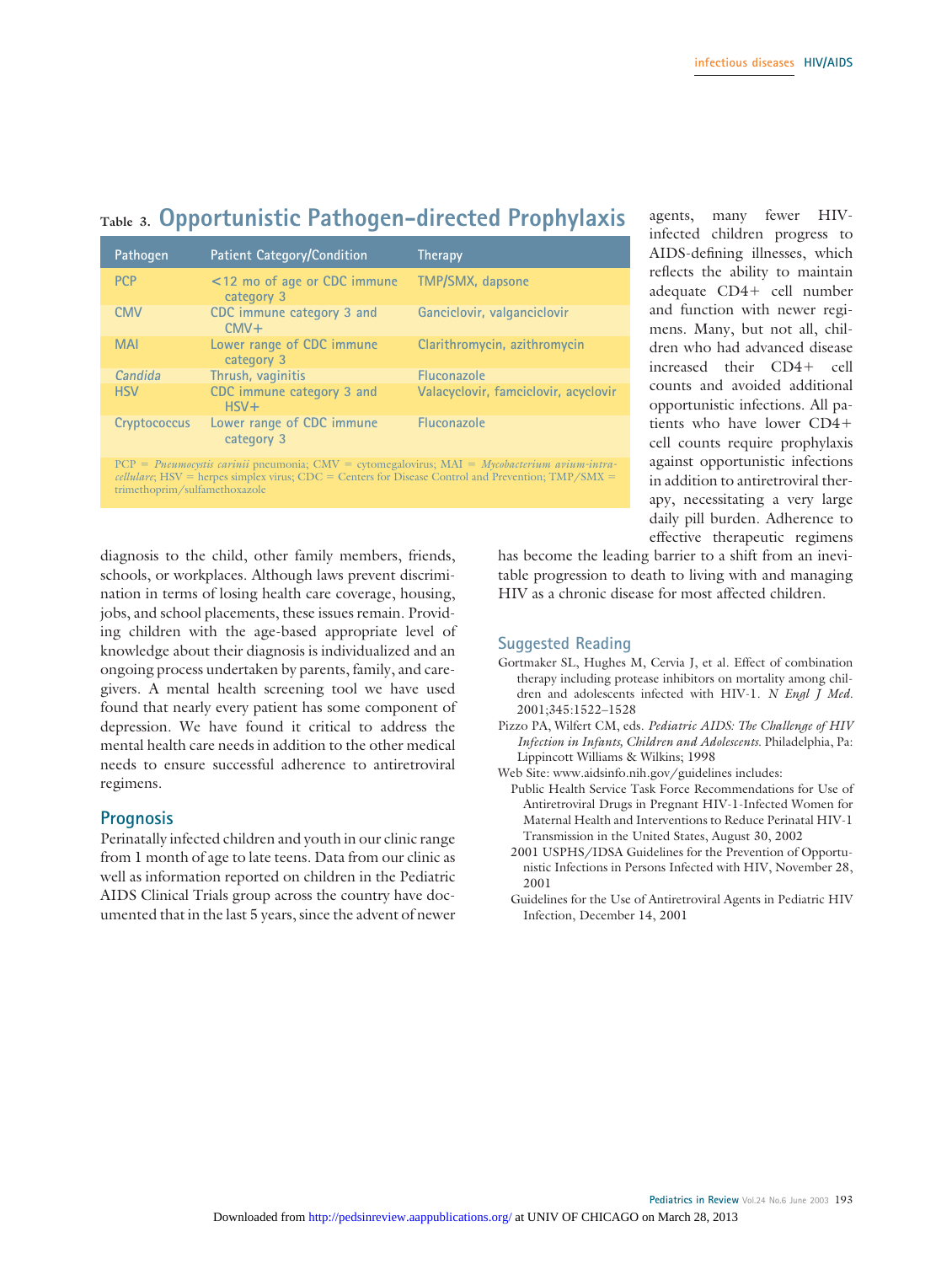### **PIR Quiz**

#### **Quiz also available online at www.pedsinreview.org.**

- **1. You are evaluating a 2-day-old infant born to a mother who had received no prenatal care. HIV enzymelinked immunosorbent assay (ELISA) and Western blot tests were positive when the mother was admitted to deliver the baby. She was not aware of her HIV-positive status. The delivery was via cesarean section and without complications. Which of the following statements regarding this situation is true?**
	- **A. Because the mother was previously undiagnosed, she likely has a low viral load and, therefore, has a decreased risk of transmitting HIV to her infant.**
	- **B. Delivering the infant via cesarean section likely reduced the risk of peripartum transmission of HIV.**
	- **C. It is most likely that this mother acquired HIV infection through the use of injection drugs.**
	- **D. The likelihood that this infant has acquired HIV from his mother is 50%.**
	- **E. The mother should be encouraged to breastfeed once antiretroviral therapy has been initiated.**
- **2. You initiate an evaluation for HIV on the previously described infant. Which of the following results confirms a diagnosis of HIV infection?**
	- **A. CD4 count of 1,500/mm3 .**
	- **B. Elevated levels of immunoglobulins G and M.**
	- **C. Positive HIV DNA by polymerase chain reaction.**
	- **D. Positive HIV ELISA.**
	- **E. Positive Western blot.**
- **3. You are seeing an 8-month-old girl who has respiratory distress. Past history is notable for three episodes of otitis media. Her weight is below the 5th percentile. Her respiratory rate is 50 breaths/min, and her oxygen saturation on room air is 88%. Her lungs are clear. Chest radiography shows mild bilateral perihilar infiltrates but no other consolidation. Further history reveals that her mother has a history of heroin use, so you consider HIV with secondary Pneumocystis carinii pneumonia (PCP) as a possible cause for the child's distress. Which of the following statements is true?**
	- **A. A positive culture for <sup>P</sup> carinii confirms HIV infection in this child.**
	- **B. Bronchoalveolar lavage should be performed to confirm the diagnosis of PCP.**
	- **C. Inhaled pentamidine is the treatment of choice if testing for PCP is positive.**
	- **D. PCP is very unlikely in this patient because of her young age.**
	- **E. The CD4 count in this patient is likely to be normal.**
- **4. Which of the following statements regarding the risk of HIV infection in the adolescent population is true?**
	- **A. HIV ELISA testing is always positive 3 months after horizontal transmission.**
	- **B. Most adolescents who have HIV infection acquire it from homosexual activity.**
	- **C. The incubation period for HIV varies from weeks to years.**
	- **D. The risk of transmission is lowest in adolescents who have undiagnosed infection.**
	- **E. The risk of transmission is unrelated to HIV viral load.**
- **5. Which of the following laboratory abnormalities is most likely to be seen in a patient who has HIV infection?**
	- **A. High CD4/CD8 ratio.**
	- **B. Hyperbilirubinemia.**
	- **C. Hypogammaglobulinemia.**
	- **D. Leukocytosis.**
	- **E. Thrombocytopenia.**